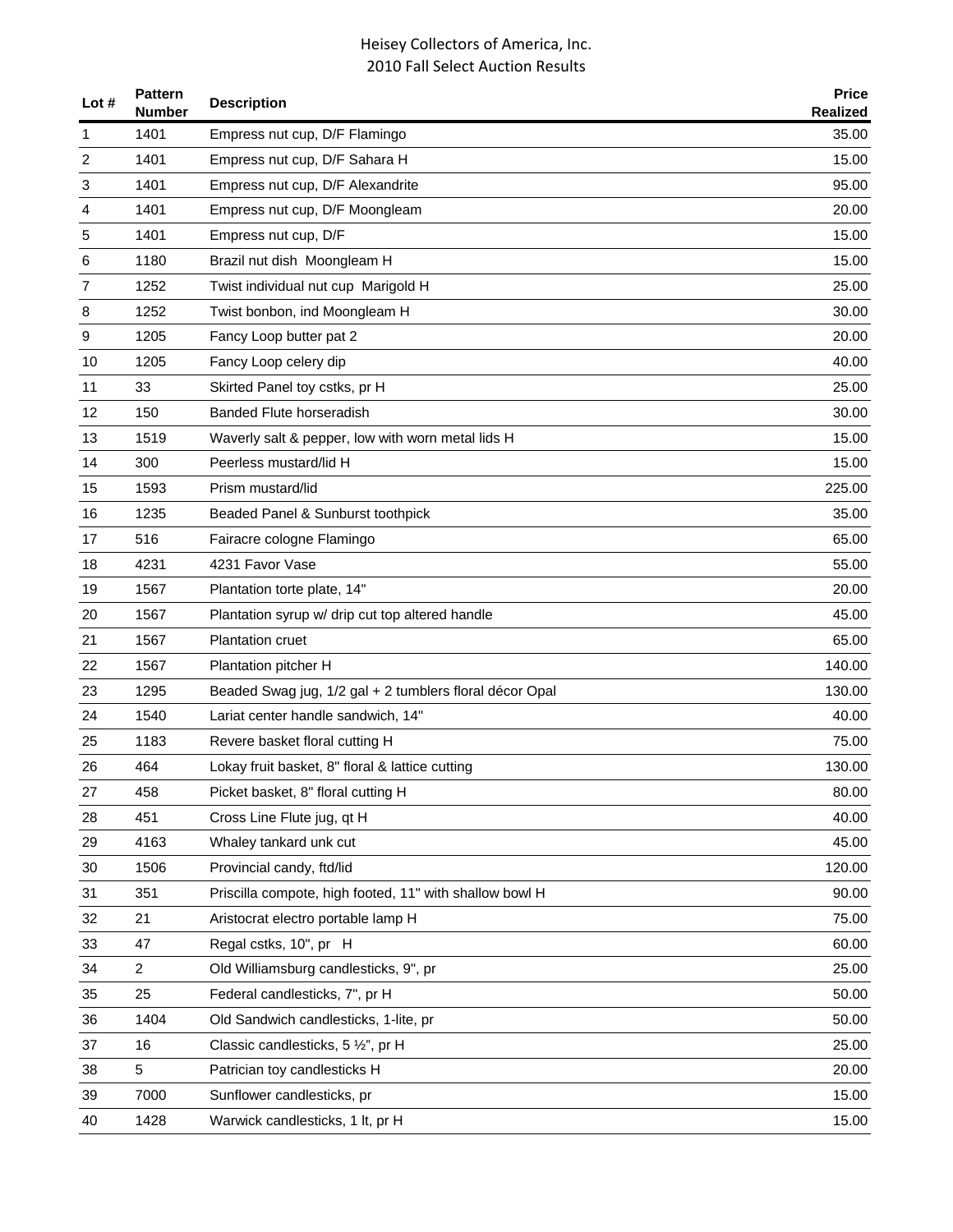| Lot $#$ | <b>Pattern</b><br>Number | <b>Description</b>                                                  | <b>Price</b><br><b>Realized</b> |
|---------|--------------------------|---------------------------------------------------------------------|---------------------------------|
| 41      | 1519                     | Waverly candlesticks, 2-light, pr                                   | 20.00                           |
| 42      | 1428                     | Warwick candlesticks, 2-light, pr H                                 | 15.00                           |
| 43      | 1503                     | Crystolite breakfast preserve (leaf shape)                          | 15.00                           |
| 44      | 1503                     | Crystolite swan master nut & 3 ind swan nuts                        | 50.00                           |
| 45      | 1503                     | Crystolite shell candy/lid                                          | 20.00                           |
| 46      | 1504                     | Regency puff box/lid                                                | 75.00                           |
| 47      | 1252                     | Twist cup/saucer H 8                                                | 40.00                           |
| 48      | 1425                     | Victorian 3 finger bowls, 3 under plates                            | 45.00                           |
| 49      | 110                      | Sandwich Dolphin candlestick Flamingo                               | 170.00                          |
| 50      | 1401                     | Empress comport, rd, 6" Flamingo H                                  | 25.00                           |
| 51      | 1401                     | Empress cream H and sugar, ind + tray Flamingo                      | 130.00                          |
| 52      | 1184                     | Yeoman mint tray, 8", 3-part, handled floral cutting Flamingo       | 25.00                           |
| 53      | 1001                     | Caswell sugar shaker + cream Flamingo                               | 50.00                           |
| 54      | 1170                     | Pleat & Panel comport, low footed, 6" etch border on lid Flamingo H | 45.00                           |
| 55      | 354                      | Wide Flat Panel cream and sugar, hotel Flamingo H                   | 55.00                           |
| 56      | 4203                     | Emogene bud vase Flamingo                                           | 35.00                           |
| 57      | 1252                     | Twist pickle, 7" Flamingo H                                         | 15.00                           |
| 58      | 1252                     | Twist pickle, 7" Marigold H                                         | 20.00                           |
| 59      | 1252                     | Twist pickle, 7" H                                                  | 15.00                           |
| 60      | 1252                     | Twist pickle, 7" Moongleam H                                        | 40.00                           |
| 61      | 1225                     | Ridge & Star plates, 6" Hawthorne H 12                              | 35.00                           |
| 62      | 1225                     | Ridge & Star plates, 8 1/2" Hawthorne H 7                           | 20.00                           |
| 63      | 4204                     | Joyce bud vase Hawthorne                                            | 290.00                          |
| 64      | 1191                     | Lobe dish, handles spice, 9", 3-part cry wafer in handle Hawthorne  | 120.00                          |
| 65      | 1                        | Horsehead bookends, pr                                              | 185.00                          |
| 66      | 1541                     | <b>Scottie Scottie</b>                                              | 150.00                          |
| 67      | 433                      | Greek Key ice tub, large H                                          | 70.00                           |
| 68      | 433                      | Greek Key nappy, shallow 4 1/4" H                                   | 45.00                           |
| 69      | 433                      | Greek Key jelly, high footed H                                      | 20.00                           |
| 70      | 433                      | Greek Key almond/cover H                                            | 65.00                           |
| 71      | 433                      | Greek Key banana split, footed 2                                    | 25.00                           |
| 72      | 433                      | Greek Key jelly/lid, hdld H                                         | 85.00                           |
| 73      | 341                      | Puritan bon bonniere, 7", straight H                                | 250.00                          |
| 74      | 393                      | Narrow Flute banana split, footed H 2                               | 15.00                           |
| 75      | 341                      | Puritan nappy, shallow, $5\frac{1}{2}$ " (2) + finger bowl (2) H    | 35.00                           |
| 76      | 352                      | Flat Panel crushed fruit, 2 qt H                                    | 110.00                          |
| 77      | 393                      | Narrow Flute cream, sugar with lid, hotel H                         | 20.00                           |
| 78      | 353                      | Medium Flat Panel cheese and cracker (one piece) silver overlay H   | 45.00                           |
| 79      | 352                      | Flat Panel candy tray, 8" H                                         | 25.00                           |
| 80      | 300                      | Peerless champagne (1) + sherbet, 3 oz (2) H                        | 15.00                           |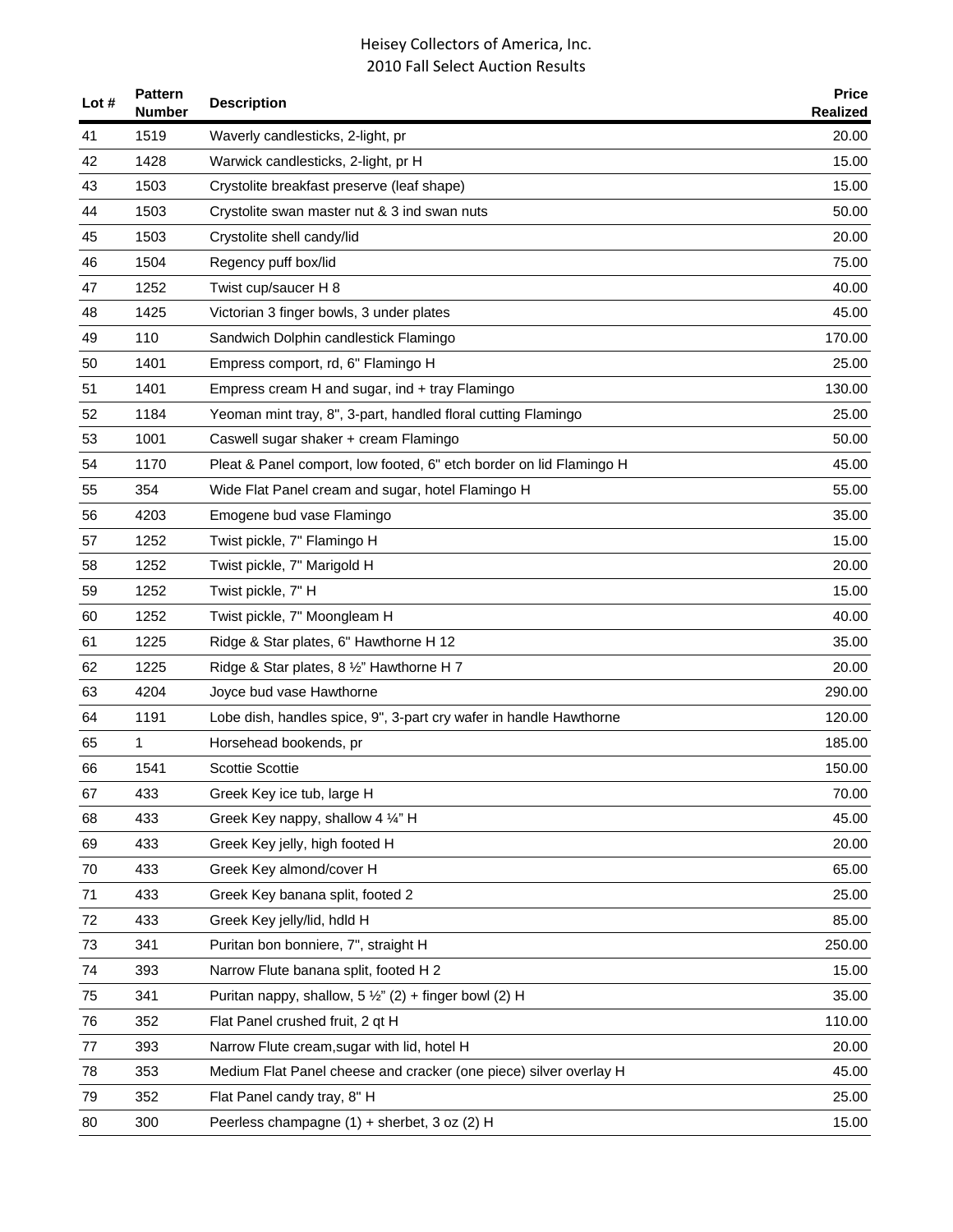| Lot $#$ | <b>Pattern</b><br><b>Number</b> | <b>Description</b>                                    | <b>Price</b><br><b>Realized</b> |
|---------|---------------------------------|-------------------------------------------------------|---------------------------------|
| 81      | 150                             | Banded Flute nappy, 9" H                              | 50.00                           |
| 82      | 473                             | Narrow Flute with Rim plate, 12" H                    | 50.00                           |
| 83      | 1469                            | Ridgeleigh cocktail shaker, 1 qt                      | 70.00                           |
| 84      | 1469                            | Ridgeleigh candlesticks, pair                         | 20.00                           |
| 85      | 1469                            | Ridgeleigh candlelabrums, 1-lite, pr                  | 90.00                           |
| 86      | 1469                            | Ridgeleigh roly-poly (2 piece) H                      | 85.00                           |
| 87      | 1401                            | Empress vase, D/F, 9" Sahara H                        | 65.00                           |
| 88      | 135                             | Empress candlesticks, pr Sahara                       | 45.00                           |
| 89      | 1401                            | Empress jug, D/F Sahara                               | 140.00                          |
| 90      | 372                             | McGrady syrup, 7 oz corroded lid Sahara               | 45.00                           |
| 91      | 1401                            | Empress pickle and olive, 13", 2-part Sahara H        | 20.00                           |
| 92      | 1401                            | Empress covered mustard Sahara H                      | 45.00                           |
| 93      | 1401                            | Empress cream and sugar, ind Sahara H                 | 20.00                           |
| 94      | 1401                            | <b>Empress cruet Sahara</b>                           | 65.00                           |
| 95      | 135                             | Empress candlestick, 6 1/2", pr 448 Old Colony Sahara | 45.00                           |
| 96      | 134                             | Trident candlesticks, pr 448 Old Colony Sahara        | 25.00                           |
| 97      | 3390                            | Carcassonne goblet, low 448 Old Colony etch Sahara    | 15.00                           |
| 98      | 1401                            | Empress cream & sugar, D/F Sahara H                   | 20.00                           |
| 99      | 1205                            | Fancy Loop punch cup, footed 5                        | 65.00                           |
| 100     | 1205                            | Fancy Loop cracker jar/metal lid                      | 110.00                          |
| 101     | 1205                            | Fancy Loop butter/lid                                 | 70.00                           |
| 102     | 150                             | Pointed Oval & Diamond Point butter/lid               | 55.00                           |
| 103     | 150                             | Pointed Oval & Diamond Point cream/sugar no lid       | 40.00                           |
| 104     | 1255                            | Groove & Slash spooner                                | 40.00                           |
| 105     | 1201                            | Fandango compote, flared, 9"                          | 85.00                           |
| 106     | 1201                            | Fandango cruets, 4 oz and 8 oz                        | 55.00                           |
| 107     | 325                             | Pillows covered butter H                              | 70.00                           |
| 108     | 1220                            | Punty Band nappy, 8", ruffled in metal carrier H      | 70.00                           |
| 109     | 350                             | Pinwheel & Fan cream/sugar H                          | 65.00                           |
| 110     | 1220                            | Punty Band nappy, 9"                                  | 25.00                           |
| 111     | 1776                            | Kalonyal compote, jelly H                             | 25.00                           |
| 112     | 1776                            | Kalonyal cruet                                        | 20.00                           |
| 113     | 1776                            | Kalonyal molasses missing thumbrest                   | 15.00                           |
| 114     | 160                             | Locket on Chain electric shade #4                     | 85.00                           |
| 115     | 135                             | Empress candlesticks, 6", pr Moongleam H              | 60.00                           |
| 116     | 1252                            | Twist oval cream & sugar Moongleam H                  | 15.00                           |
| 117     | 1404                            | Old Sandwich candlestick Moongleam H                  | 40.00                           |
| 118     | 1404                            | Old Sandwich mug, 10 oz Moongleam H                   | 160.00                          |
| 119     | 4157                            | Steele rose bowl Moongleam                            | 65.00                           |
| 120     | 114                             | Pluto candlesticks, 1-lite, pr Moongleam              | 40.00                           |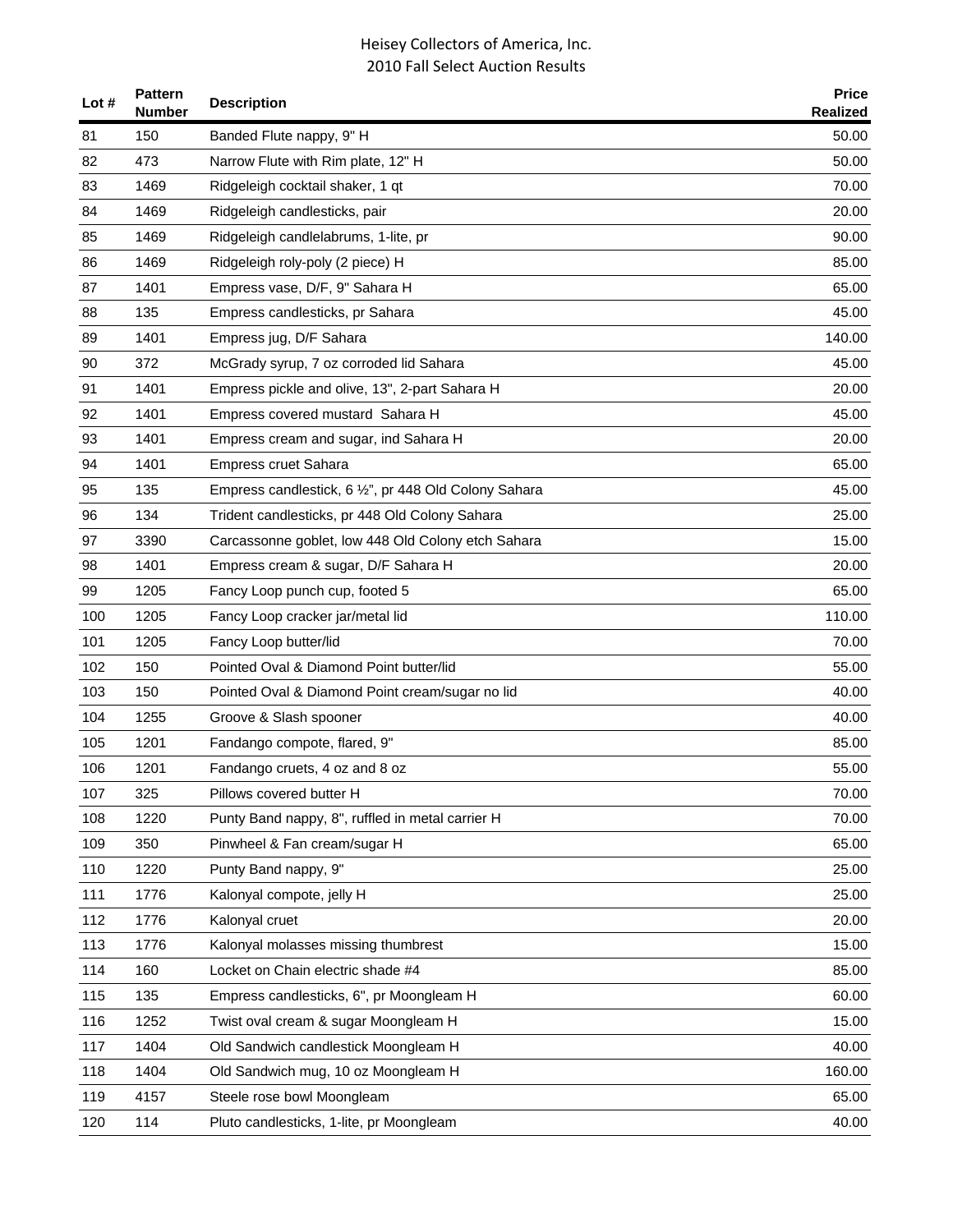| Lot $#$ | <b>Pattern</b><br><b>Number</b> | <b>Description</b>                                                     | <b>Price</b><br><b>Realized</b> |
|---------|---------------------------------|------------------------------------------------------------------------|---------------------------------|
| 121     | 4204                            | Joyce bud vase Moongleam                                               | 450.00                          |
| 122     | 1238                            | Beehive plate, 8" Moongleam                                            | 15.00                           |
| 123     | 3440                            | Portsmouth goblet Moongleam foot                                       | 15.00                           |
| 124     | 3380                            | Old Dominion sherbet Moongleam bowl                                    | 15.00                           |
| 125     | 1184                            | Yeoman goblet Moongleam H                                              | 15.00                           |
| 126     | 112                             | Mercury candlesticks, pr Moongleam                                     | 40.00                           |
| 127     | 355                             | Quator nappy, 8" H + (6) 1463 Quaker nappy, 4" H                       | 45.00                           |
| 128     | 421                             | Prism Block/Ang Scallop nappy, 8" H + (6) nappy, 4" H                  | 45.00                           |
| 129     | 1183                            | Revere oval baker H and platter, 12" monogram                          | 75.00                           |
| 130     | 4027                            | Christos decanter 467 Tally Ho                                         | 80.00                           |
| 131     | 2052                            | 2052 Bar glass, 2 oz 467 Tally-Ho etch                                 | 25.00                           |
| 132     | 4225                            | Cobel cocktail shaker, 1 qt                                            | 20.00                           |
| 133     | 4002                            | Aqua Caliente cocktail 460 Club Drinking 2                             | 35.00                           |
| 134     | 4225                            | Cobel cocktail shaker, 1 qt 980 Moonglo cut                            | 25.00                           |
| 135     | 4044                            | New Era pilsner 980 Moonglo cut H                                      | 180.00                          |
| 136     | 2052                            | 2052 Bar glass, 2 oz 429 Zodiac etch                                   | 35.00                           |
| 137     | 2104                            | Oakwood soda, 10 oz 462 Fox Chase 4                                    | 40.00                           |
| 138     | 333                             | Waldorf Astoria bitter bottles w/metal tags missing tubes (1 cloudy) 4 | 35.00                           |
| 139     | 1503                            | Crystolite bitters bottle                                              | 35.00                           |
| 140     | 3345                            | Mary N Virg goblet 168 Adam etch H                                     | 15.00                           |
| 141     | 3448                            | Savoy Plaza goblet frosted stem & foot                                 | 25.00                           |
| 142     | 1404                            | Old Sandwich goblet and 373 Old Williamsburg goblet, 9oz H             | 15.00                           |
| 143     | 3312                            | Gayoso champagne 387 Augusta etch H 2                                  | 15.00                           |
| 144     | 337                             | Touraine goblet Amber H                                                | 20.00                           |
| 145     | 1401                            | Empress bouillon Alexandrite H                                         | 90.00                           |
| 146     | 3381                            | Creole cocktail Alexandrite                                            | 110.00                          |
| 147     | 3397                            | Gascony tumbler, ftd, 12 oz Tangerine bowl H                           | 110.00                          |
| 148     | 3404                            | Spanish cocktail Cobalt bowl                                           | 150.00                          |
| 149     | 355                             | Quator cream and sugar slight crazing Marigold H                       | 15.00                           |
| 150     | 5025                            | Tyrolean juice, ftd 507 Orchid etch 2                                  | 35.00                           |
| 151     | 1509                            | Queen Ann mint, D/F 507 Orchid etch H                                  | 20.00                           |
| 152     | 5022                            | Graceful cordial 507 Orchid etch                                       | 45.00                           |
| 153     | 1632                            | Lodestar candle centerpiece, 1-lite, pr Dawn H                         | 35.00                           |
| 154     | 1632                            | Lodestar ashtray, 5 1/4" diameter Dawn H                               | 25.00                           |
| 155     | 1519                            | Waverly relish, 9", round, 4-part 515 Heisey Rose etch H               | 25.00                           |
| 156     | 1519                            | Waverly footed candy/lid 515 Heisey Rose etch H                        | 90.00                           |
| 157     | 1519                            | Waverly cup/saucer 515 Heisey Rose etch H                              | 25.00                           |
| 158     | 1435                            | 1435 Ashtray, 3" 515 Heisey Rose etch                                  | 30.00                           |
| 159     | 1519                            | Waverly compote, oval, 7" 515 Heisey Rose etch                         | 25.00                           |
| 160     | 1519                            | Waverly covered butter                                                 | 25.00                           |